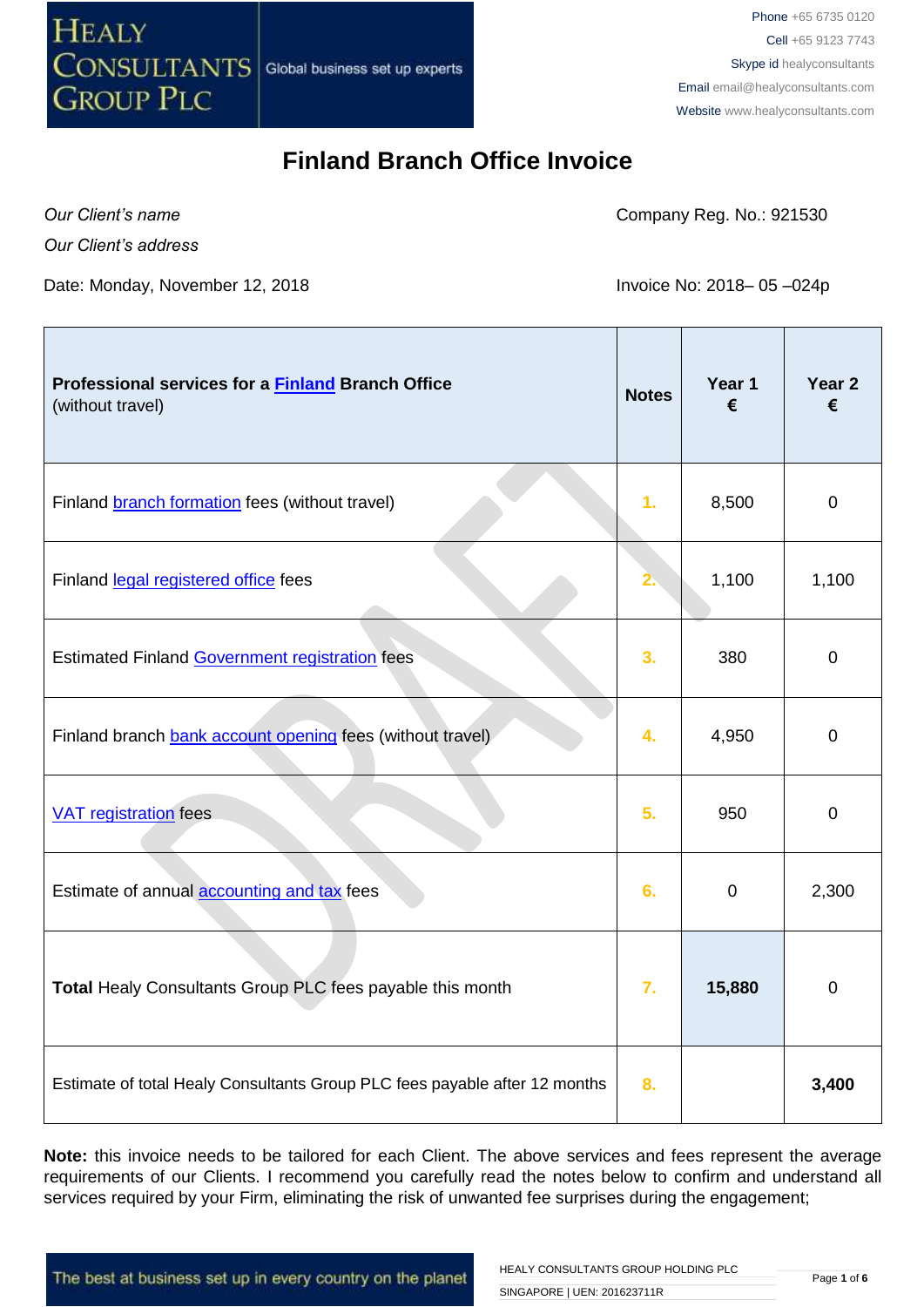## **Finland Branch Office Invoice**

### *Notes to invoice above*

**CONSULTANTS** 

**GROUP PLC** 

**HEALY** 

**1.** Healy Consultants Group PLC fees to efficiently and effectively complete Finland Branch registration within [five weeks \(click link\)](http://www.healyconsultants.com/finland-company-registration/fees-timelines/#timelines) by **i)** choosing the optimum regulatory license for our Client's business activities; **ii)** reserving a branch name with [Finnish Patent and Registration Office;](http://www.prh.fi/en/index.html) **iii)** settling our accountant and lawyer fees; and **iv)** preparing a high quality branch incorporation application for [Finnish Patent and Registration](http://www.prh.fi/en/index.html)  Office:

All [engagement fees](http://www.healyconsultants.com/company-registration-fees/) (click link) are agreed and paid up front and agree to the fees published on our country web pages. Consequently, there are no hidden fees, surprises or ambushes throughout the engagement. All engagement deadlines are agreed up front in the form of a [detailed project plan,](http://www.healyconsultants.com/index-important-links/example-project-plan/) mapping out [deliverables](http://www.healyconsultants.com/deliverables-to-our-clients/) by week throughout the engagement term;

Global business set up experts



Every week during the engagement, Healy Consultants Group PLC will email our Client a [detailed status](http://www.healyconsultants.com/index-important-links/weekly-engagement-status-email/)  [update.](http://www.healyconsultants.com/index-important-links/weekly-engagement-status-email/) Our Client is immediately informed of engagement problems together with solutions. Your dedicated engagement manager is reachable by phone, Skype, live chat and email and will communicate in your preferred language;

- **2.** In accordance with [Chapter 2 Section 3 of the Finland Limited Liability Companies Act 2006,](http://www.finlex.fi/en/laki/kaannokset/2006/en20060624.pdf) each Finland Branch shall as from the date of its incorporation have a legal registered office in Finland, to which all official Government communications and notices may be addressed. To comply with this statutory requirement, Healy Consultants Group PLC Finland business office will be the registered office address for your Finland Branch . Thereafter, this address will be used to receive Government correspondence including **i)** tax letters; **ii)** notice of the legal annual return; and **iii)** all government communications. Most of our Clients wish to place Healy Consultants Group PLC [Finland office address \(click link\)](http://www.healyconsultants.com/virtual-office/) on invoices, contracts, websites and business cards;
- **3.** This fee is an estimate of government costs payable during your Firm's engagement. For transparency purposes, all government fee payments will be supported by original receipts and invoices. Examples of government costs include **i)** the name reservation; and **ii)** the branch registration fee charged by the [Finnish](http://www.prh.fi/en/index.html)  [Patent and Registration Office.](http://www.prh.fi/en/index.html) Following engagement completion, Healy Consultants Group PLC will refund our Client any excess of funds received over actual Government costs paid;

If our Client is not comfortable with only an Finland branch bank account, Healy Consultants Group PLC will be pleased to open [an international corporate bank account](http://www.healyconsultants.com/international-banking/) (click link) outside of Finland. Examples include New York, Germany, Liechtenstein, Austria, Bulgaria, South Africa, Singapore, London, South America or Dubai. All banks will be top tier banks in these countries with excellent internet banking services. Example of our global banking partners include HSBC, Standard Chartered Bank, Citibank, Barclays, ABN Amro, Bank of China, Nordea bank, Standard Bank, SEB bank, Credit Suisse;

The banks enjoy ultimate power of approval of branch bank account applications. Consequently, guaranteed success is outside of Healy Consultants Group PLC' control. What is inside our control is the preparation and submission of a high-quality bank application that maximizes the likelihood of approval. To date, we enjoy a 100% approval record because of [our global banking relationships](http://www.healyconsultants.com/international-banking/corporate-accounts/) and determination.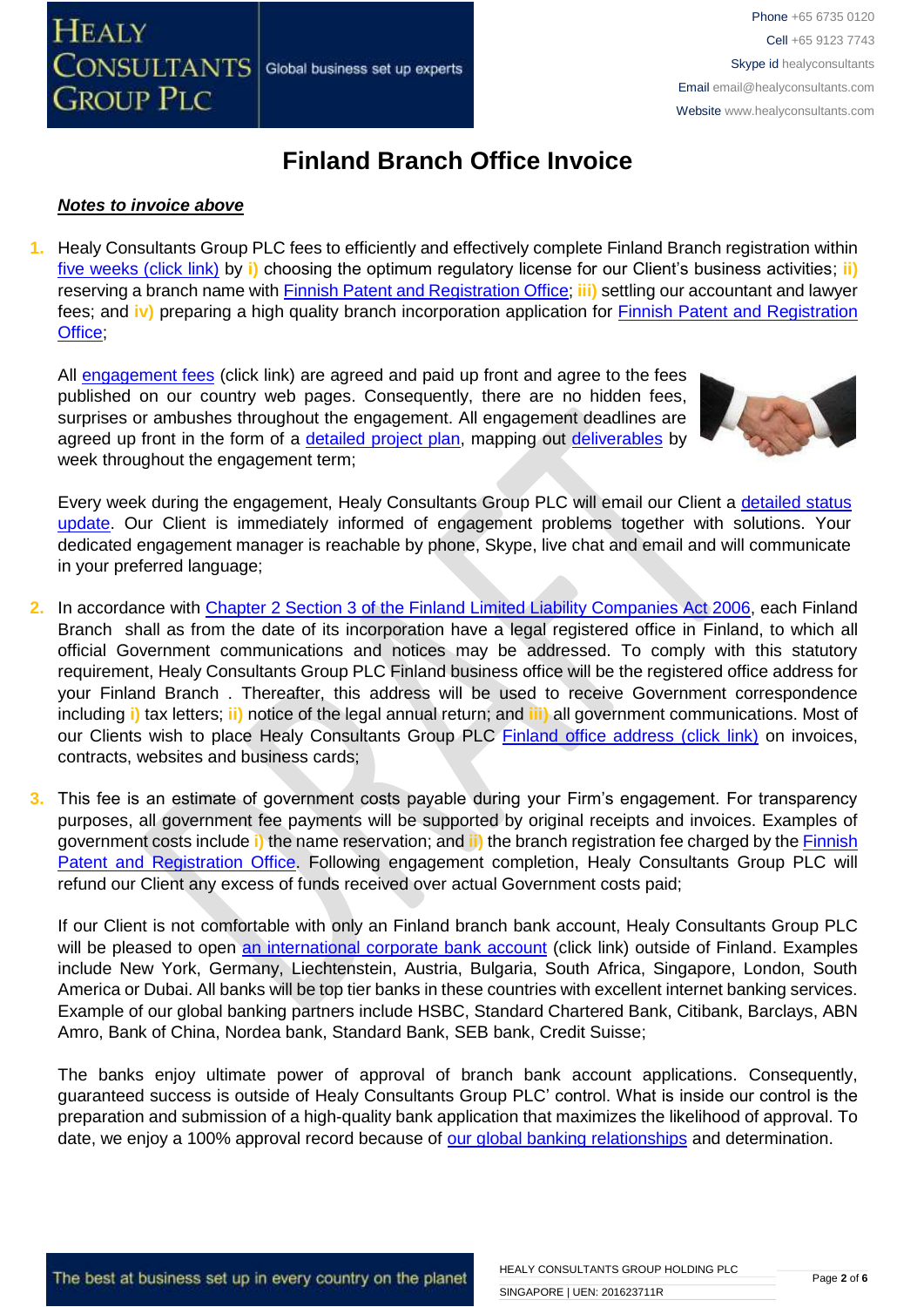

## **Finland Branch Office Invoice**





Global banks continue to tighten branch bank account opening procedures, their internal compliance departments completing more thorough due diligence of Clients. Consequently, our Clients should expect the bank account approval period to take up to 4 weeks. Furthermore, global banks now require evidence of proof of business in the country where the branch bank account will be, including sales contracts or lease agreement;

- 4. In accordance with the Finland [Limited Liability Companies Act,](http://www.finlex.fi/en/laki/kaannokset/2006/en20060624.pdf) each Finland entity must register for VAT if their annual turnover exceeds €8,500;
- **5.** For an active trading branch, these [accounting and tax](http://www.healyconsultants.com/corporate-finance/accounting-and-tax/) fees are an estimate of Healy Consultants Group PLC fees to efficiently and effectively discharge your annual branch accounting and tax obligations. Following receipt of a set of draft accounting numbers from your branch, Healy Consultants Group PLC will more accurately advise accounting and tax fees. For a dormant company, Healy Consultants Group PLC fees are only US\$950;
- **6.** All fees quoted in this invoice correspond to fees quoted [on Healy Consultants Group PLC's](http://www.healyconsultants.com/company-registration-fees/) website. Please review this invoice carefully to identify errors. During the rush of the business day, it is possible that Healy Consultants Group PLC inadvertently made fee calculation errors, typing errors or omitted services or omitted historic fee payments from Clients. In the unfortunate event you identify invoice errors, please revert to me directly re the same. I apologize in advance if I or my staff made invoice errors;
- **7.** Assuming our Clients re-engage Healy Consultants Group PLC in year 2, this fee is an estimate of the fees payable next year, 12 months after the date of branch registration;
- **8.** The fees quoted in this invoice are a prediction of the fees required to efficiently and effectively complete this engagement in a timely manner. If during the engagement Healy Consultants Group PLC realizes that the project is more complex than anticipated, requiring a large additional investment of time, my Firm will revert to request additional fees;
- **9.** Engage Healy Consultants Group PLC to **project manage** business set up in every country on the planet. We are the best in the [world](http://www.healyconsultants.com/best-in-the-world/) at what we do, timely completing [the A to Z](http://www.healyconsultants.com/a-to-z-of-business-set-up/) of every country engagement;
- **10.** Branch business activities are limited to the ones of the parent company. A branch does not have a maximum of employees that it can employ. The branch suffers a corporation tax of 20%. A branch can **i)** lease office premises; **ii)** issue sales invoice to Clients; and **iii)** sign local legal contracts. A branch can import and export goods. The life of the branch is not limited.
- **11.** In accordance with [Chapter 1 Section 3 of the Finland Limited Liability Companies Act 2006](http://www.finlex.fi/en/laki/kaannokset/2006/en20060624.pdf) there is no minimum deposit to be injected to the branch's branch bank account;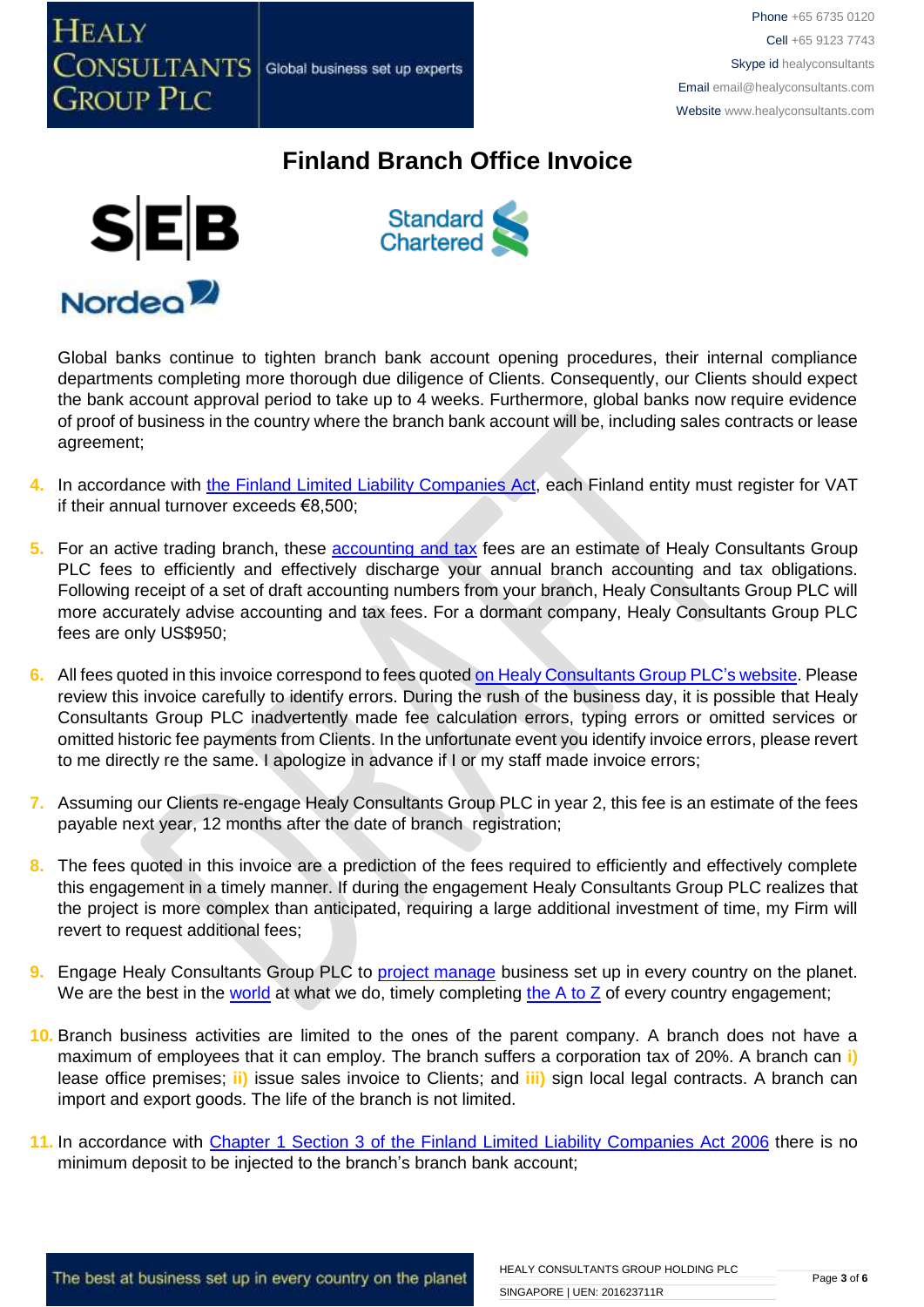**HEALY** 

**13.** Unfortunately, some parent company and director information might need to be officially translated into Finnish, notarized and attested by the Finland embassy in their country of origin. Most of our Clients request we translate all Finland branch documents into English and vice versa. There is an additional cost of €30 per page;

As always, Healy Consultants Group PLC will negotiate with all third parties to eliminate or reduce additional engagement costs. For transparency purposes, all third-party fee payments will be supported by original receipts and invoices. Examples of possible third-party payments include **i)** embassy fees; **ii)** notary public costs; **iii)** official translator fees;

- **14.** If our Client and Healy Consultants Group PLC properly plan this engagement, our Clients will *not* have to travel during this engagement. Healy Consultants Group PLC will efficiently complete representative office registration and corporate bank account opening in a timely manner without our Client's presence. Instead, our Client will need to **i)** sign and get documents legalized in the embassy in their country of origin; and **ii)** courier the originals to Healy Consultants Group PLC's office;
- **15.** Depending on our Client's business and nationality, the Finland Government may require a special regulatory license to carry on your business in the country. Healy Consultants Group PLC will assist our Client secure license approval; there may be additional engagement fees. However, the Government enjoys ultimate power of approval of branch registrations and business licenses;
- **16.** Monthly, quarterly and mid-year Government tax obligations include monthly and quarterly payroll reporting, VAT and corporation tax return filing. If you need our help, Healy Consultants Group PLC can complete monthly Government reporting for a monthly fee of US\$860. Healy Consultants Group PLC monthly support will include **i)** receive in Dropbox the monthly invoices from our client; **ii)** label monthly bank statement transactions; **iii)** preparation and submission of VAT returns; and **iv)** submission of monthly employee payroll reporting;
- **17.** If required, Healy Consultants Group PLC will be pleased to assist your Firm obtain Finland business [visa](http://www.healyconsultants.com/finland-company-registration/formation-support-services/)  approvals. Our fee is €3,950 for the first employee, €2,950 for the second employee, €1,950 per employee thereafter. Our employee visa fess includes preparation of a quality visa application and submitting to the correct Government immigration officers. Our employee visa fees includes preparation of a quality visa application and submitting to the correct Government immigration officers. The Government enjoys ultimate power of approval of visa applications. Consequently, guaranteed success is outside of Healy Consultants Group PLC' control. What is inside our control is the preparation and submission of a high quality immigration visa application that maximizes the likelihood of visa approval;
- **18.** Some of our Clients request Healy Consultants Group PLC to provide temporary shared [office space](http://www.healyconsultants.com/virtual-office/) for 6 months until their preferred business premises is found. If your Firm requires this service, our one-time fee is €950. Monthly rental thereafter is paid directly to the landlord, independently of Healy Consultants Group PLC;

# **Finland Branch Office Invoice**

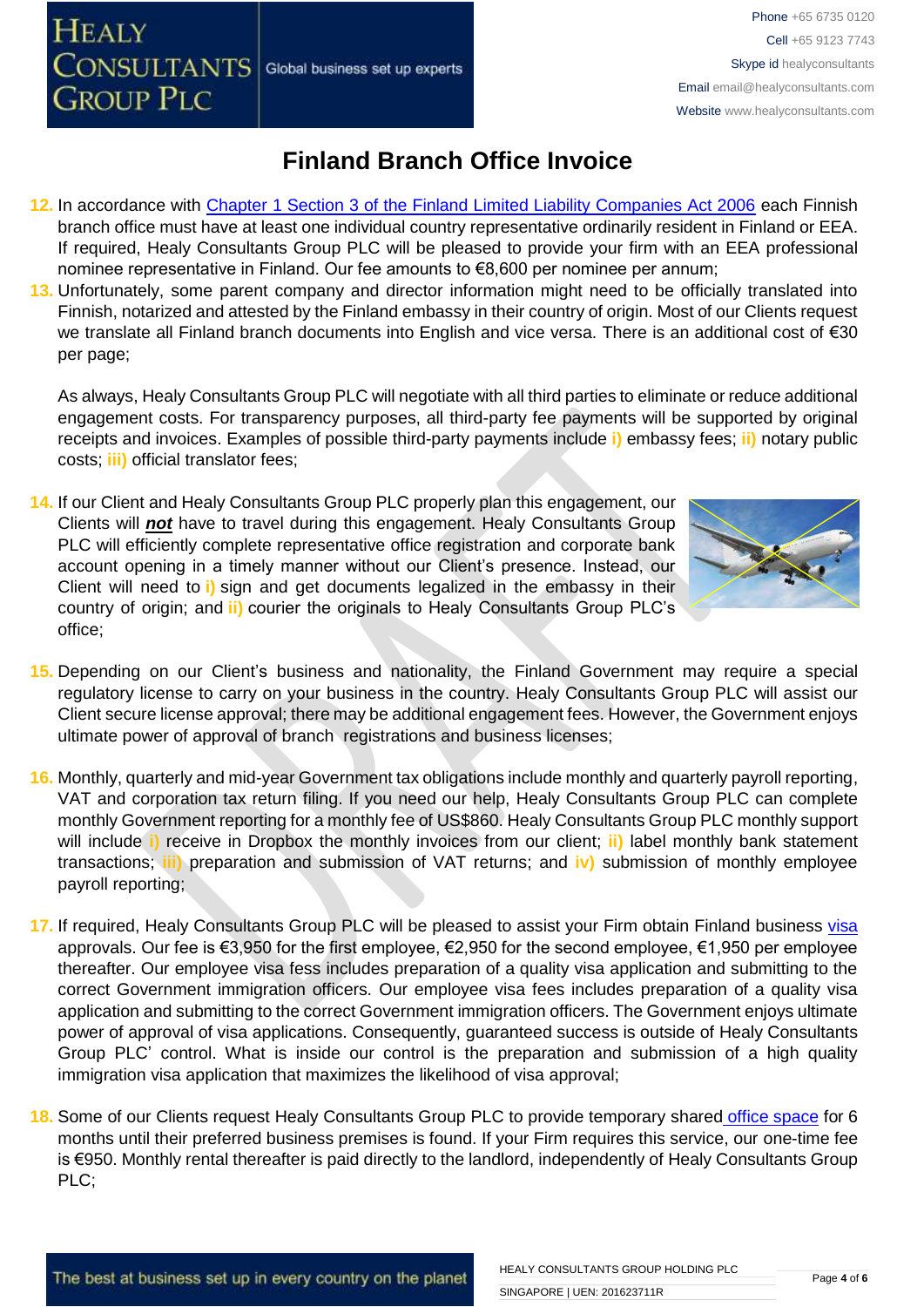**HEALY** 

**GROUP PLC** 

Phone +65 6735 0120 Cell +65 9123 7743 Skype id healyconsultants Email [email@healyconsultants.com](mailto:EMAIL@HEALYCONSULTANTS.COM) Website [www.healyconsultants.com](http://www.healyconsultants.com/)

## **Finland Branch Office Invoice**

- **19.** If required, Healy Consultants Group PLC will act as your Finland branch secretary, for which our annual responsibilities include **i)** preparing and filing the legal annual return; **ii)** securely maintaining company records; **iii)** liaising with the Finland government on our Client's behalf; **iv)** legal filing of changes of branch structure; and **v)** reminding our Client of statutory deadlines;
- **20.** It is important our Clients are aware of their personal and corporate tax obligations in their country of residence and domicile. Let us know if you need Healy Consultants Group PLC help to clarify your local and international annual tax reporting obligations;
- 21. Some of our Clients require an *immediate Finland solution*. With this strategy, within a day Healy Consultants Group PLC can supply our Client **i)** an existing dormant Finland company number; **ii)** an already approved Finland corporate bank account number; and **iii)** a business address. Turnkey solutions are attractive to those entrepreneurs who wish to immediately close a country deal, sign a contract or invoice a customer;
- **22.** As stipulated on our [business website](http://www.healyconsultants.com/) and in section 3 of our engagement letter, Healy Consultants Group PLC will only commence the engagement following **i)** settlement of our fees; and **ii)** completion and signing of our legal engagement letter;
- **23.** Healy Consultants Group PLC will only incorporate your branch after 75% of [due diligence documentation](http://www.healyconsultants.com/due-diligence/) is received by email. Healy Consultants Group PLC will only open a branch bank account after 100% of the Client's original due diligence documentation is received by courier;
- 24. During the annual renewal engagement with our Client, our in-house Legal and Compliance Department [\(click link\)](http://www.healyconsultants.com/about-us/key-personnel/cai-xin-profile/) reviews the quality and completeness of our Client file. Consequently, Healy Consultants Group PLC may revert to our Client to ask for more up to date [due diligence documentation;](http://www.healyconsultants.com/due-diligence/)
- **25.** To assist our Clients to minimize foreign exchange costs, we offer the payment in SG\$, Euro, Pounds or US\$. Kindly let me know in which currency your Firm prefers to settle our fees and I will send an updated invoice, thank you;
- 26. Some of our Clients engage Healy Consultants Group PLC to [recruit \(click link\)](http://www.healyconsultants.com/corporate-outsourcing-services/how-we-help-our-clients-recruit-quality-employees/) local employees. We have a lot of experience in this area and we are quite skilled at securing quality candidates for our Clients;

The best at business set up in every country on the planet